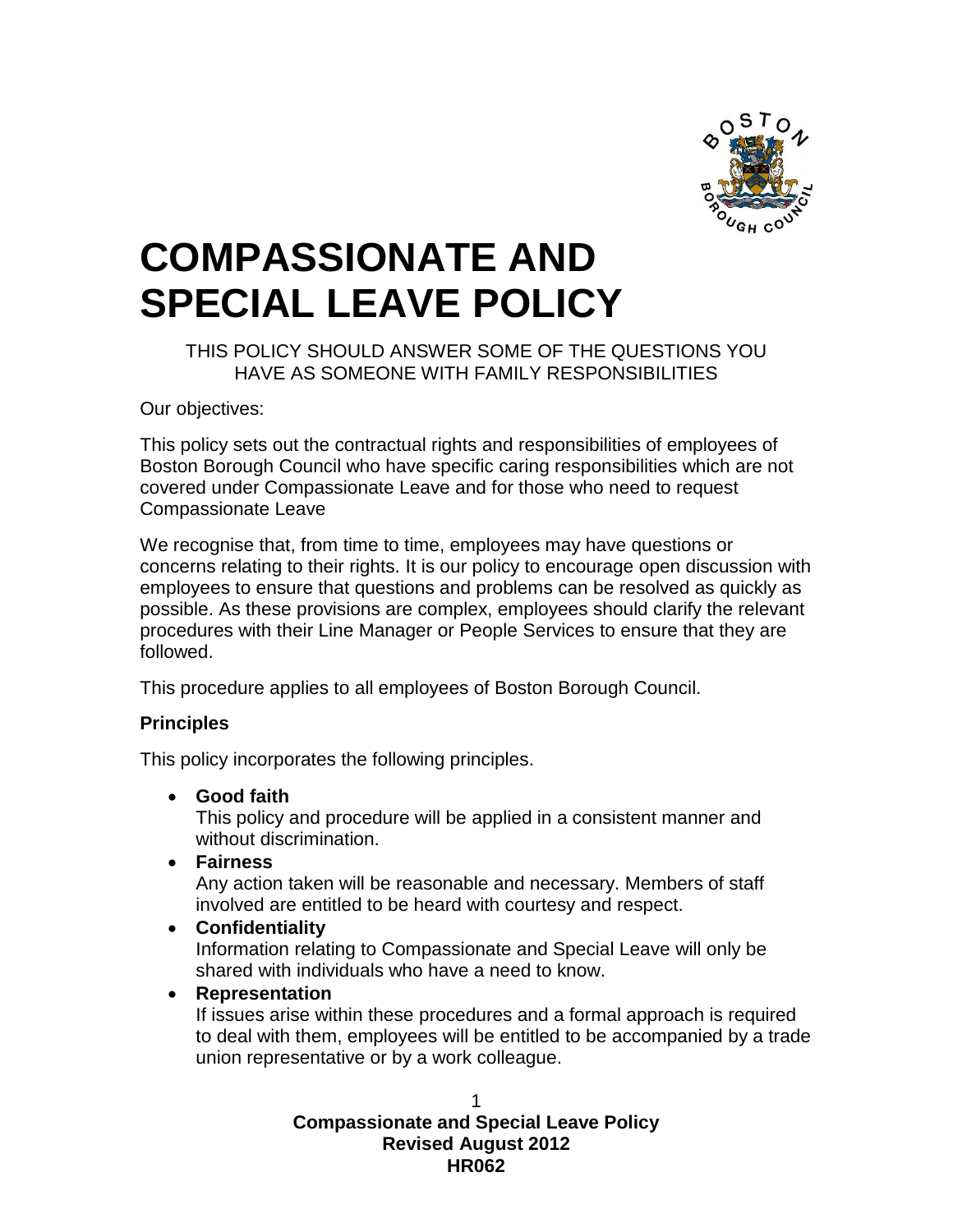## **Version History**

| <b>Version</b>   | <b>Author</b>          | <b>Reason For Issue</b> |
|------------------|------------------------|-------------------------|
| 2004             | <b>People Services</b> | Review of 1998 policy   |
| <b>June 2005</b> | <b>People Services</b> | Review of 2004 policy   |
| April 2007       | <b>People Services</b> | Review of 2005 policy   |
| August 2012      | <b>People Services</b> | Review of 2007 policy   |

### **Document Distribution**

| <b>Name</b> | <b>Role</b>                                |  |  |
|-------------|--------------------------------------------|--|--|
| <b>JCC</b>  | For consideration of amendments for policy |  |  |
| <b>CMT</b>  | For approval of amendments to policy       |  |  |
| <b>HoST</b> | For implementation.                        |  |  |
| All staff   | Revised scheme/ staff benefit.             |  |  |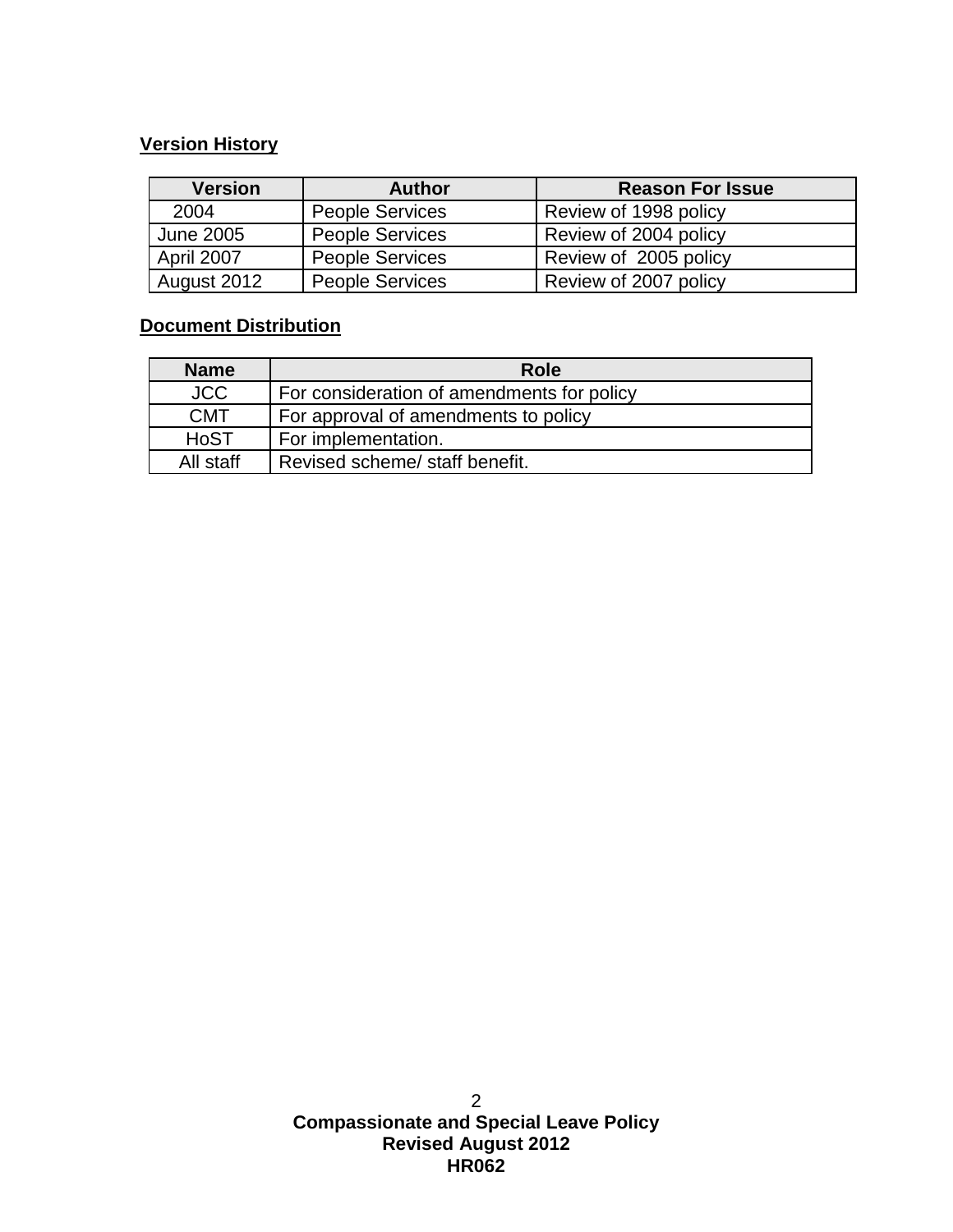## **TABLE OF CONTENTS**

|       | 1. Who does this policy cover?                                              |   |
|-------|-----------------------------------------------------------------------------|---|
|       | 2. How do I know what leave I can take?                                     | 4 |
|       | 3. How will this affect my annual leave accrual?                            | 4 |
|       | 4. What happens to my pension if I take unpaid leave                        | 4 |
|       | 5. Who can authorise my leave?                                              | 4 |
|       | 6. What compassionate leave can I take?                                     | 4 |
|       | 7. What other leave (Special Leave) can I take to attend to family needs? 5 |   |
|       | 8. Can I use flexible working arrangements to cover my need for time off? 6 |   |
| 9.    | How many unpaid days special leave can I take?                              | 6 |
| NOTES |                                                                             | 6 |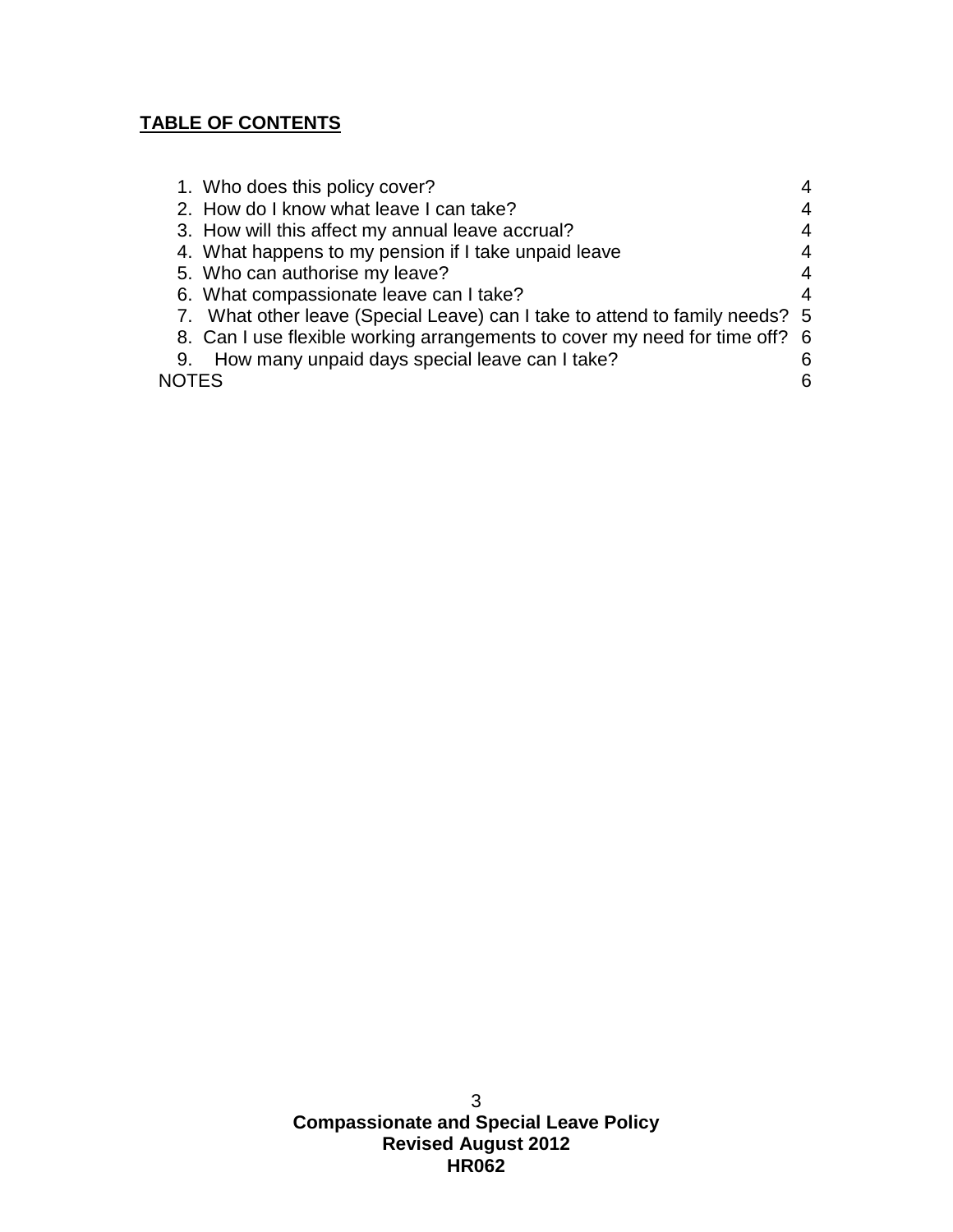#### <span id="page-3-0"></span>**1. Who does this policy cover?**

All Boston Borough Council employees, except casual/relief workforce.

Casual/relief workers are those who have no contract of employment and who may work on an occasional basis but have no contract to provide work or to attend work on a regular basis.

#### <span id="page-3-1"></span>**2. How do I know what leave I can take?**

Where appropriate, your leave entitlement will be determined by your Conditions of Service and will be included in your terms and conditions document. There are certain leave provisions for employees who have specific caring responsibilities. These include:

- Compassionate Leave
- [Other Special Leave](#page-4-0) to attend to family needs

The provisions relating to family care within this policy assume a 5-day working week. Employees working less than a 5-day week will be granted leave for family care on a pro-rata basis. The provisions set out below are seen as a means of bringing in family friendly policies which help recognise the domestic responsibilities of employees.

#### <span id="page-3-2"></span>**3. How will this affect my annual leave accrual?**

Where you take any period of paid or unpaid leave you will continue to accrue annual leave as normal.

#### <span id="page-3-3"></span>**4. What happens to my pension if I take unpaid leave?**

Pension contributions will not be made during any period when you are taking unpaid compassionate or other special leave.

Where staff take a period of unpaid leave they should also be aware that voluntary contributions will be made on their behalf e.g. Westfield Health Scheme or Trade Union membership deductions. Alternative arrangements are the responsibility of the employee to make for this time, although People Services/ Payroll will help where possible.

#### <span id="page-3-4"></span>**5. Who can authorise my leave?**

All arrangements for Compassionate or other Special Leave will need to be agreed with your Manager.

#### <span id="page-3-5"></span>**6. What compassionate leave can I take?**

All employees may be granted, at the discretion of their Section Heads through their Senior Manager a maximum<sup>1</sup> of  $7$  days' paid leave and a

#### 4 **Compassionate and Special Leave Policy Revised August 2012 HR062**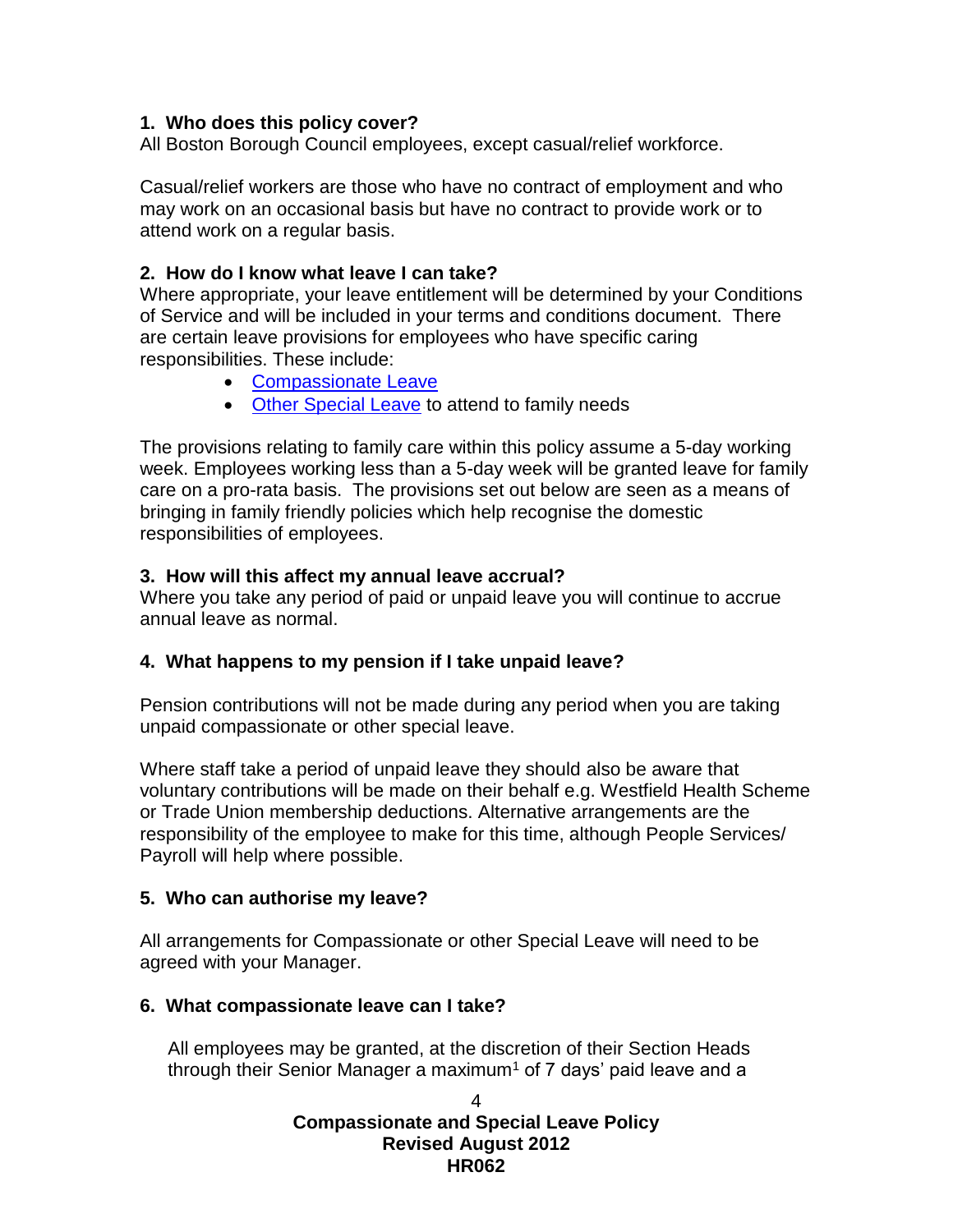maximum of 20 days' unpaid leave in any one period of 12 months as compassionate leave in the following circumstances:

- The death of a near relative<sup>2</sup>
- The death of any other relative who, until the death, was living in the same household as the employee
- $\bullet$  The serious illness<sup>3</sup> either of a near relative or of any other relative who is living in the same household as the employee where, in either case, there is no other person to look after the ill relative
- $\bullet$  The serious illness<sup>3</sup> of a near relative which necessitates a visit or visits by the employee and the distance to be travelled requires the employee to be absent from duty
- Any acute domestic distress, subject to agreement that the circumstances justify the absence.

#### <span id="page-4-0"></span>**7. What other leave (Special Leave) can I take to attend to family needs?**

There are occasions when employees with specific caring responsibilities need some time off but for which the provisions of compassionate leave do not allow such leave to be authorised. This leave is for reasonable paid time off (usually 1 or 2 days) to deal with immediate caring problems and to make longer-term arrangements. The maximum paid leave which can be allocated is 3 days and this must be agreed through your Head of Service, in conjunction with People Services

Examples of these circumstances might be:

- Where the care arrangements of a dependant<sup>4</sup> break down (e.g. due to the illness or injury of the usual carer), making it necessary for the employee to care for the dependants
- Following a serious accident and/or where an urgent hospital operation is required and either the patient and/or dependants have to be cared for during hospitalisation or subsequent convalescence
- In the event of the illness of an employees dependant (which is not classed as serious) where there is no other person to look after that dependant
- In circumstances where the care is of a dependant with a physical or learning disability which requires special arrangements to be made for care and/or treatment
- Providing assistance to elderly 'near relatives' moving house or moving into a home.

5 **Compassionate and Special Leave Policy Revised August 2012 HR062**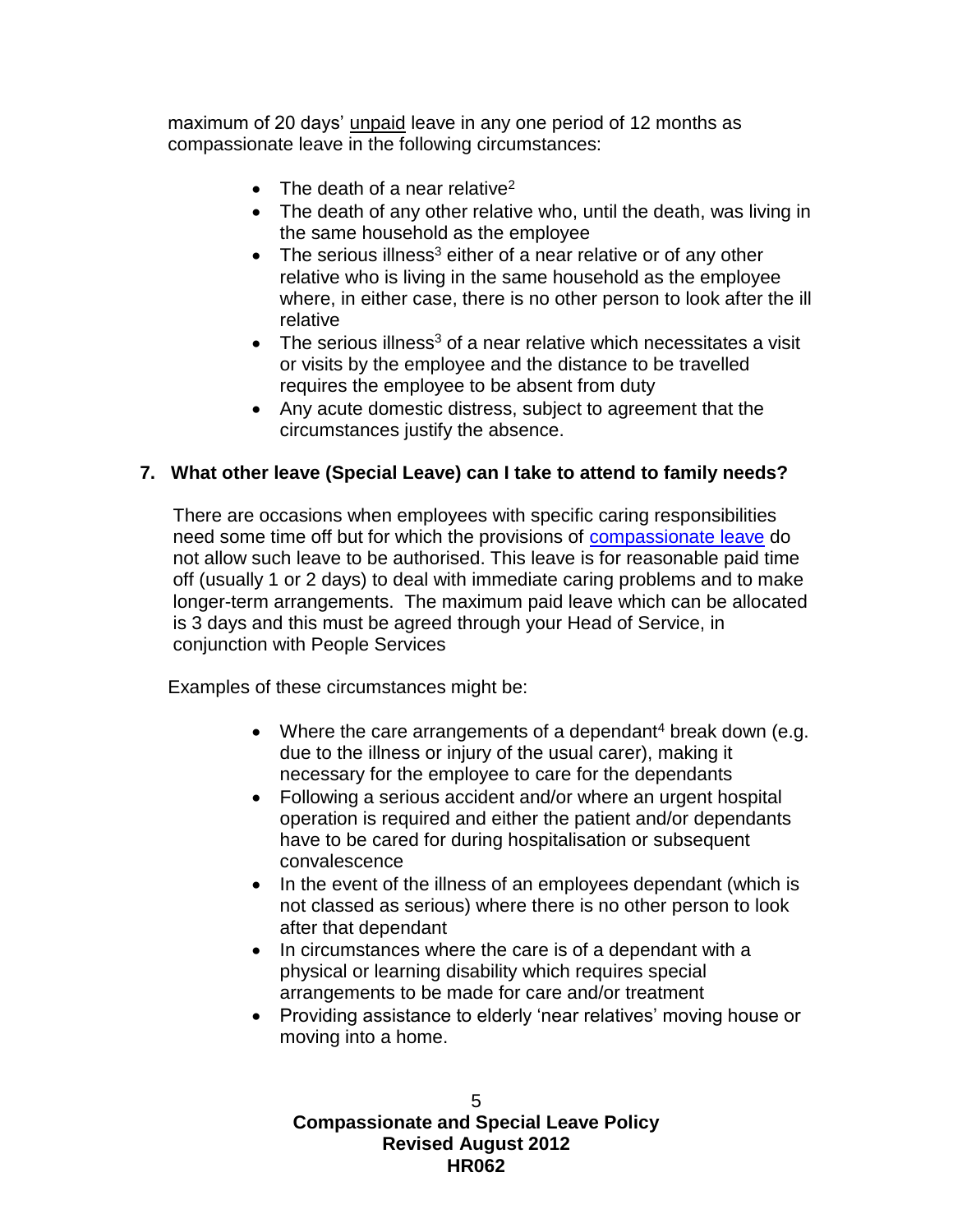- <span id="page-5-0"></span>**8. Can I use flexible working arrangements to cover my need for time off?** In some cases, those employees who are operating under a flexible working scheme may be able to meet their time off requirements through the scheme to resolve any domestic difficulties.
- <span id="page-5-1"></span>**9. How many unpaid days special leave can I take?** There is no limit on the number of days unpaid leave allowed however it is vital that services are able to continue to function.

## <span id="page-5-2"></span>**NOTES**

<sup>1</sup>The allocation of compassionate leave is that to be allowed in a full year. Where a second, or even third death were to occur, the allocation of up to 7 days maximum would have to cover them all. Any time over and above this would have to be taken normally as annual, flexi, or unpaid leave.

<sup>2</sup>Near relative means their relation to the employee will be:

- spouse
- partner, civil partner
- child, step child, adopted child
- parent, step parent or parent in law
- grandparent, step grandparent, grandparent in law
- brother, step brother, brother in law
- sister, step sister, sister in law

<sup>3</sup>Serious illness means dangerous illness, the suddenness of which makes it necessary for the employee to make urgent and special arrangements for the care of the patient and/or his/her family.

 $4A$  dependant is a relative as detailed in  $(2)$  above. It also includes someone who is living in the same house as the employee e.g. grandparent or family member but not live in employee e.g. lodger or tenant.